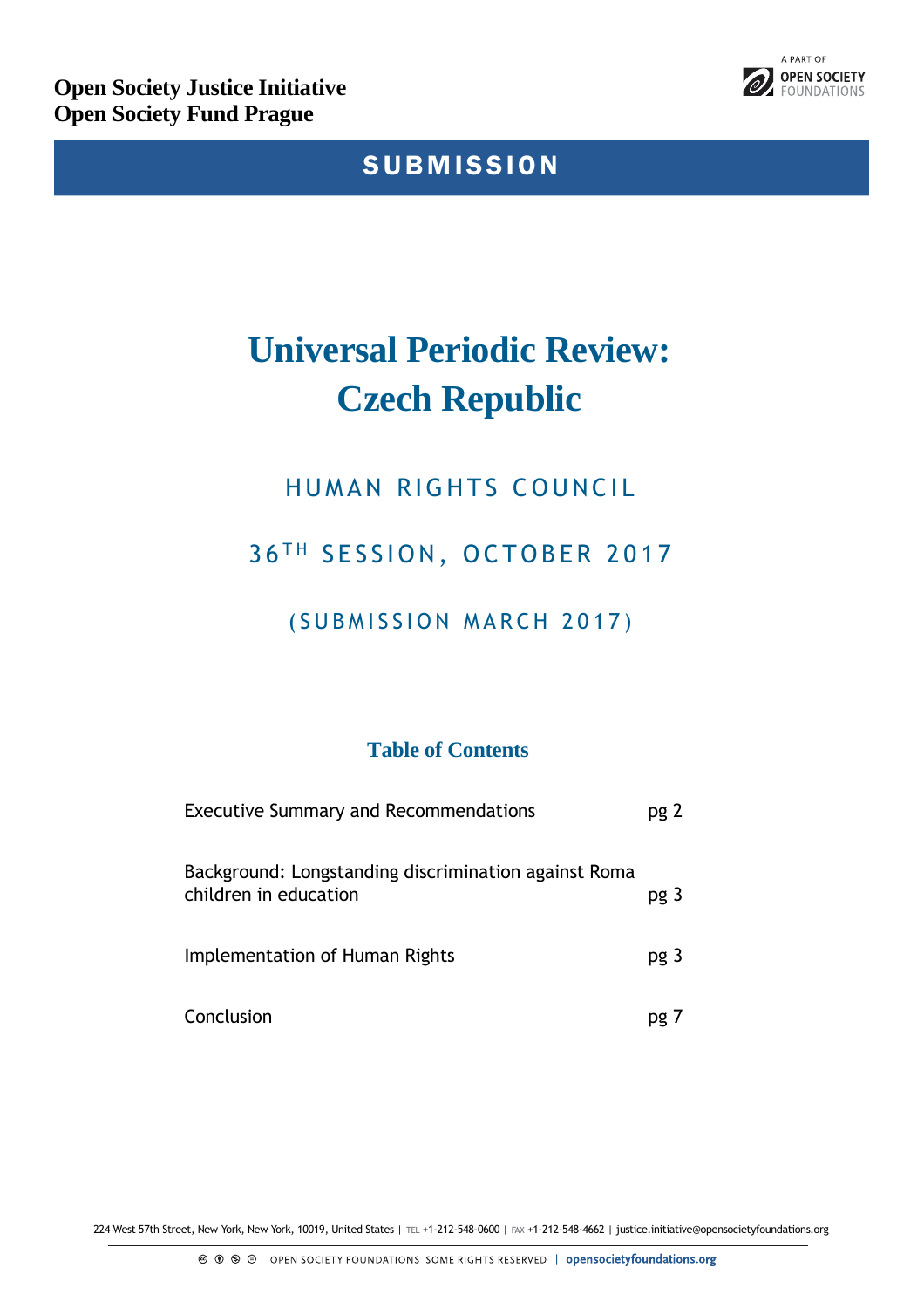### Executive Summary and Recommendations

- 1. The Open Society Justice Initiative and the Open Society Fund Prague submit this stakeholder report in preparation for the Czech Republic's Universal Periodic Review by the Human Rights Council in October 2017. This submission takes stock of recent educational reforms and highlights obstacles to their implementation.
- 2. Nearly ten years have passed since the 2007 European Court of Human Rights issued its landmark judgment, *D.H. and Others v. Czech Republic ("D.H"),* holding that the disproportionate placement of Roma children in "special schools"—where they, along with children with disabilities, were segregated from their mainstream peers and taught a limited curriculum—constituted unlawful indirect discrimination.
- 3. Despite continuous efforts by civil society organizations over the past decade to promote effective implementation of the *D.H*. judgment, little has changed for Roma pupils in the educational sphere, and systematic discrimination against and segregation of Roma children persists. Recent data (2016) from the Ministry of Education shows that a disproportionate number of Roma children are still diagnosed with mild mental disability (MMD), despite promised changes in the educational assessment regime.
- 4. The dogged failure to remedy systematic discrimination in education against Roma children in the Czech Republic demands a strong response. Therefore, we encourage members of the Working Group to make the following recommendations to the Czech Government:
	- Ratify the Optional Protocol to the Convention on the Rights of Persons with Disabilities by the end of 2017, consistent with the National Plan for the Promotion of Equal Opportunities for Persons with Disabilities 2015–2020;
	- Amend the Anti-Discrimination Act so that it allows for action in the public interest (*actio popularis*) and class action procedures to challenge institutionalized forms of discrimination;
	- Monitor the implementation of recent educational reforms and submit a detailed report to the Public Defender of Rights in a timely fashion evaluating their on-theground impact in ending discrimination and segregation of Roma children;
	- Provide detailed guidance to schools and counselling centers on objective standards and fair processes relating to the provision of support measures for pupils with special needs, and ensure that adequate funding is available for such support measures;
	- Provide anti-discrimination training to teaching assistants and special education teachers, especially in relation to ethnicity with a particular focus on Roma, starting with those mainstream schools that have begun to implement principles of inclusive education;
	- Increase the number of counselors at local counseling centers, and the number and capacity of nursery schools throughout the country;
	- Undertake a nationwide public campaign to inform all parents of their rights under the educational reforms;
	- Request technical assistance and/or country visits by the Special Rapporteur on the Right to Education and the Independent Expert on Minority Issues.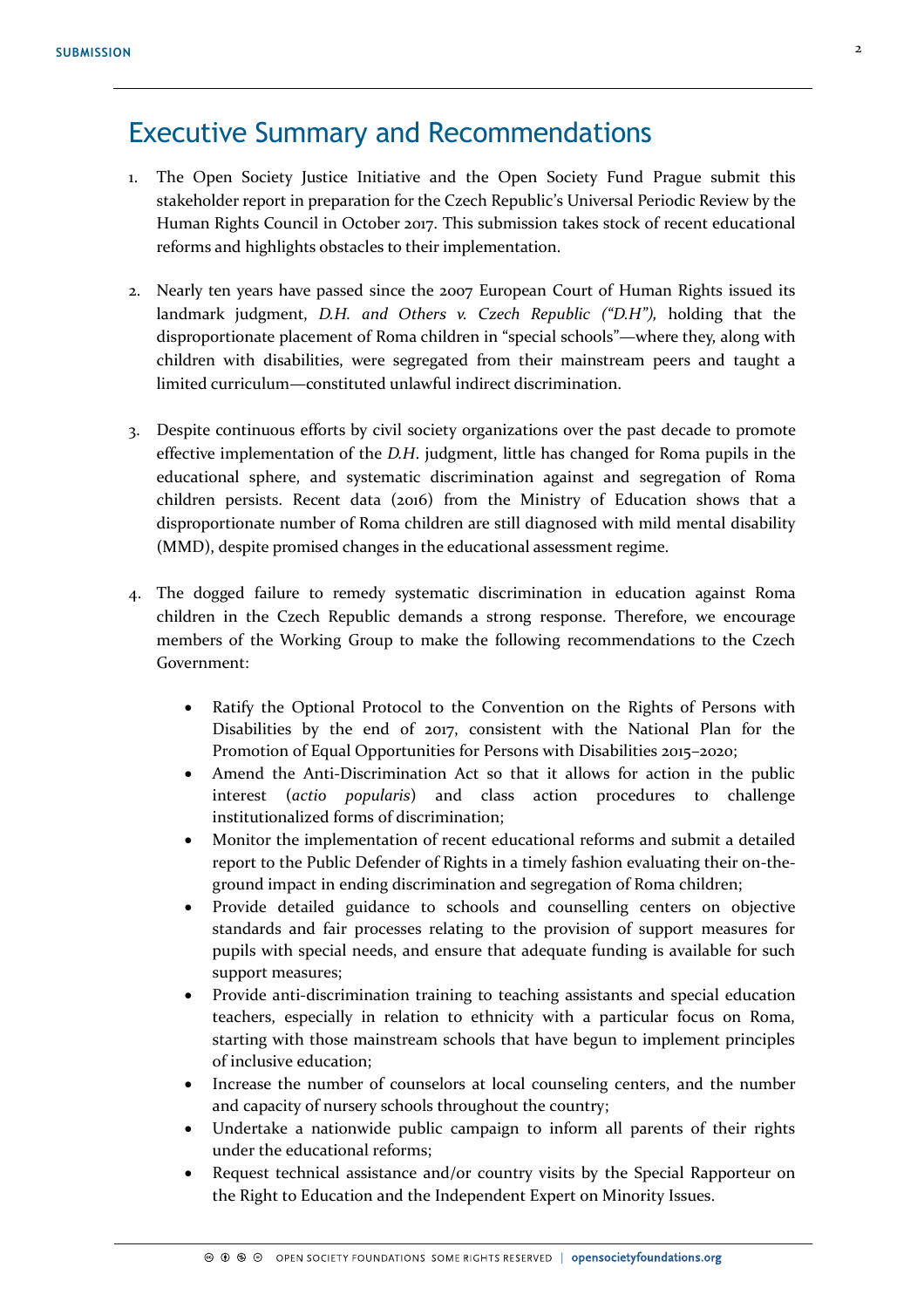# Background: Longstanding discrimination against Roma children in education

- 5. As noted in our prior submission in relation to the Czech Republic's Universal Periodic Review in 2012, discrimination against Roma children has been a longstanding feature of that country's political and legal landscape. For generations, the country has discriminated against Roma children by channeling them into "special schools" for children with mental disabilities.
- 6. In 1999, 18 Roma children challenged this discriminatory practice in court. At that time, Roma pupils were 27 times more likely to be sent to "special schools"—where they were taught to a limited curriculum—than their non-Roma peers. Denied a remedy in domestic courts, the students and their families filed a petition against the Czech government in the European Court of Human Rights (ECtHR), arguing that the disproportionate placement of Roma children into special schools without objective and reasonable justification amounted to unlawful discrimination. In November 2007, the ECtHR agreed, finding systemic discrimination in the Czech schooling system. The Grand Chamber ordered the Czech government to halt the violation of Roma children's rights and to redress, so far as possible, the effects of past discrimination.
- 7. In September 2014, the European Commission launched infringement proceedings against the government of the Czech Republic for the failure to comply with its obligations under the European Union Racial Equality Directive (2000/43/EC of 29 June 2000) to cease the educational segregation of Roma children. In 2015 and 2016, the Czech Government introduced a series of educational reforms, including: a system of free support measures for children with special educational needs (Amendment to the Education Act No 82/2015 and Ministerial Decree No 27/2016); compulsory pre-school education in nursery school for last grade-children and; abolition of the discriminatory system of separate educational programs or facilities for children with mild mental disabilities (Framework Educational Program for Basic Education - Annex Specifying the Education of Pupils with Mild Mental Disabilities).

### Implementation of Human Rights

#### **Equality and Non-Discrimination**

8. The Czech Republic is a party to the Convention on the Rights of Persons with Disabilities, the International Convention on the Elimination of All Forms of Racial Discrimination, and the Convention on the Rights of the Child. The Czech Republic has not ratified the Optional Protocol to the Convention on the Rights of Persons with Disabilities in 2007, despite its commitment to do so by the next (2017) UPR review in its National Plan for the Promotion of Equal Opportunities for Persons with Disabilities 2015–2020. The government has also declined to request technical assistance and/or country visits by the Special Rapporteur on the Right to Education and the Independent Expert on Minority Issues, as recommended by the UPR.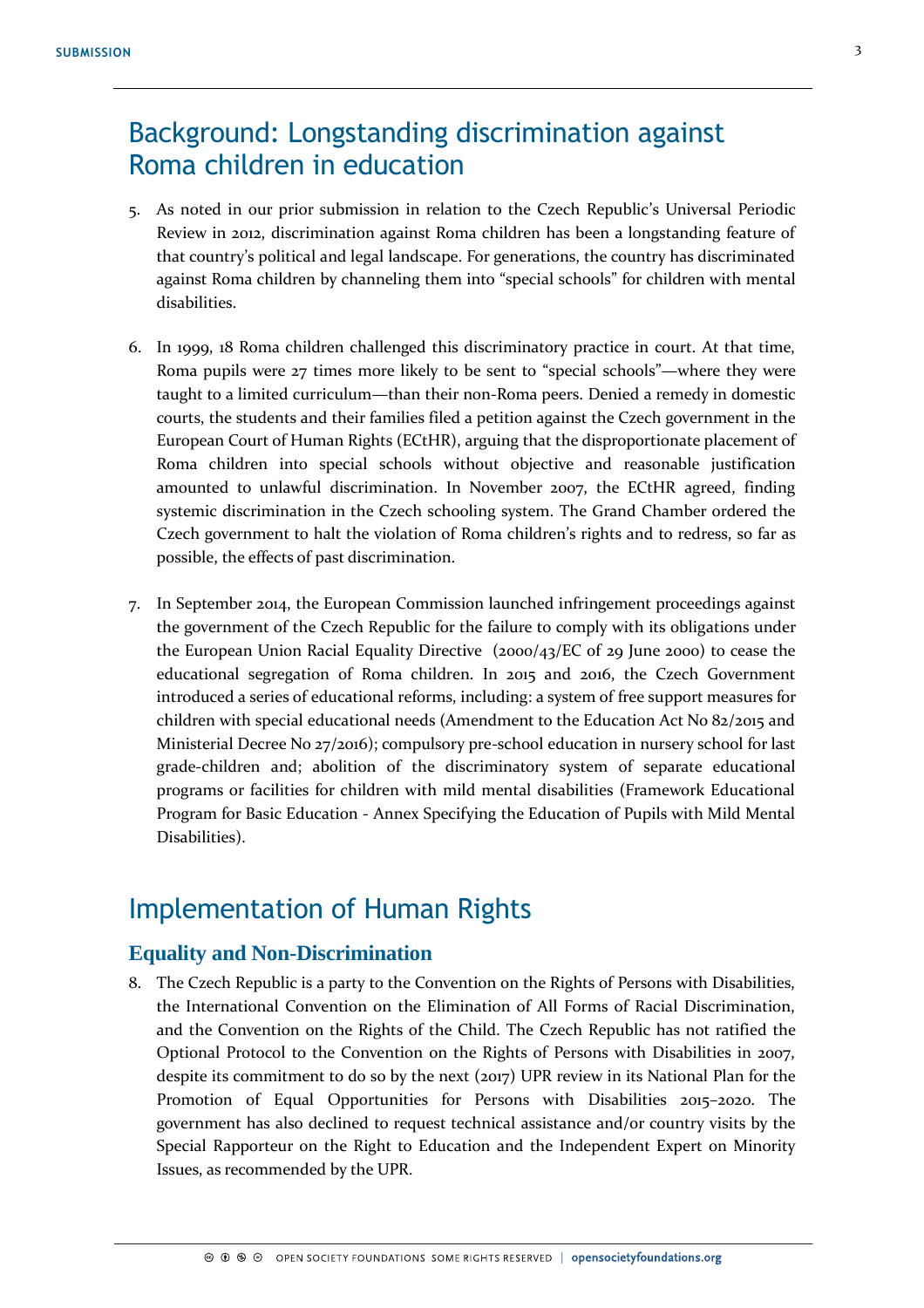<u>.</u>

9. The Charter of Fundamental Rights and Freedoms ("the Charter") is part of the 1993 Czech Constitution. Article 3 of the Charter prohibits discrimination on the basis of gender, race, colour of skin, language, faith and religion, political or other conviction, national or social origin, membership in a national or ethnic minority, property, birth, or other status. Anyone who violates the prohibition against discrimination may be found guilty of offenses under the Criminal Code (Law No. 40/2009). The 2009 Anti-Discrimination Act, which transposes the EU Racial Equality Directive, covers labor relations, access to employment on all grounds, and provides protection with respect to education, healthcare, housing, social security, social advantages, and access to goods and services. The Act prohibits discrimination on the grounds of race, religion or belief, age, disability, and sexual orientation.

#### *The Anti-Discrimination Act must be amended to permit actio popularis suits*

- 10. During its Universal Periodic Review in Geneva on October 22, 2012, the Czech government noted that "anyone whose rights have been affected by discrimination may bring action in court and request that the discrimination be ceased, the consequences of the discriminatory action remedied and reasonable satisfaction granted." Notwithstanding this stated commitment to provide remedies to victims of discrimination, the Anti-Discrimination Act does not, in practice, effectively safeguard against discrimination in education. A 2015 report of the Public Defender of Rights on discrimination in the Czech Republic indicates that, out of the 56 cases of discrimination brought in Czech courts between 2004 and 2014, the courts found in favor of the plaintiffs in six cases, and awarded monetary compensation in only one case.<sup>1</sup> The report further suggests that the dearth of reported discrimination cases demonstrates a public unwillingness to use legal remedies to tackle discrimination. The lack of knowledge of the Anti-Discrimination Act, the high financial costs associated with discrimination proceedings, and the lack of widely available legal aid are multiple barriers that prevent victims of discrimination from asserting their rights.
- 11. Section 11 of the Anti-Discrimination Act provides that a party to proceedings can be represented by a legal entity so long as that entity's mandate includes protection against discrimination. Nevertheless, this provision is limited, as these legal entities are not entitled to challenge discrimination before Czech courts through class action lawsuits or by action of public interest (*actio popularis)*, proceedings in which a representative claimant is allowed to initiate proceedings in the name of a class of claimants in order to terminate a discriminatory practice.
- 12. Article 9.2 of the Council Directive 2000/78/EC of 27 November 2000 establishing a general framework for equal treatment in employment and occupation provides that:

Member States shall ensure that associations, organisations or other legal entities which have, in accordance with the criteria laid down by their national law, a legitimate interest in ensuring that the provisions of this Directive are complied with, may engage, either on behalf or in support of the complainant, with his or her approval, in any

<sup>&</sup>lt;sup>1</sup> Office of the Public Defender of Rights, 'Discrimination in the Czech Republic: Victims of Discrimination and Obstacles Hindering their Access to Justice' (2015), 88-98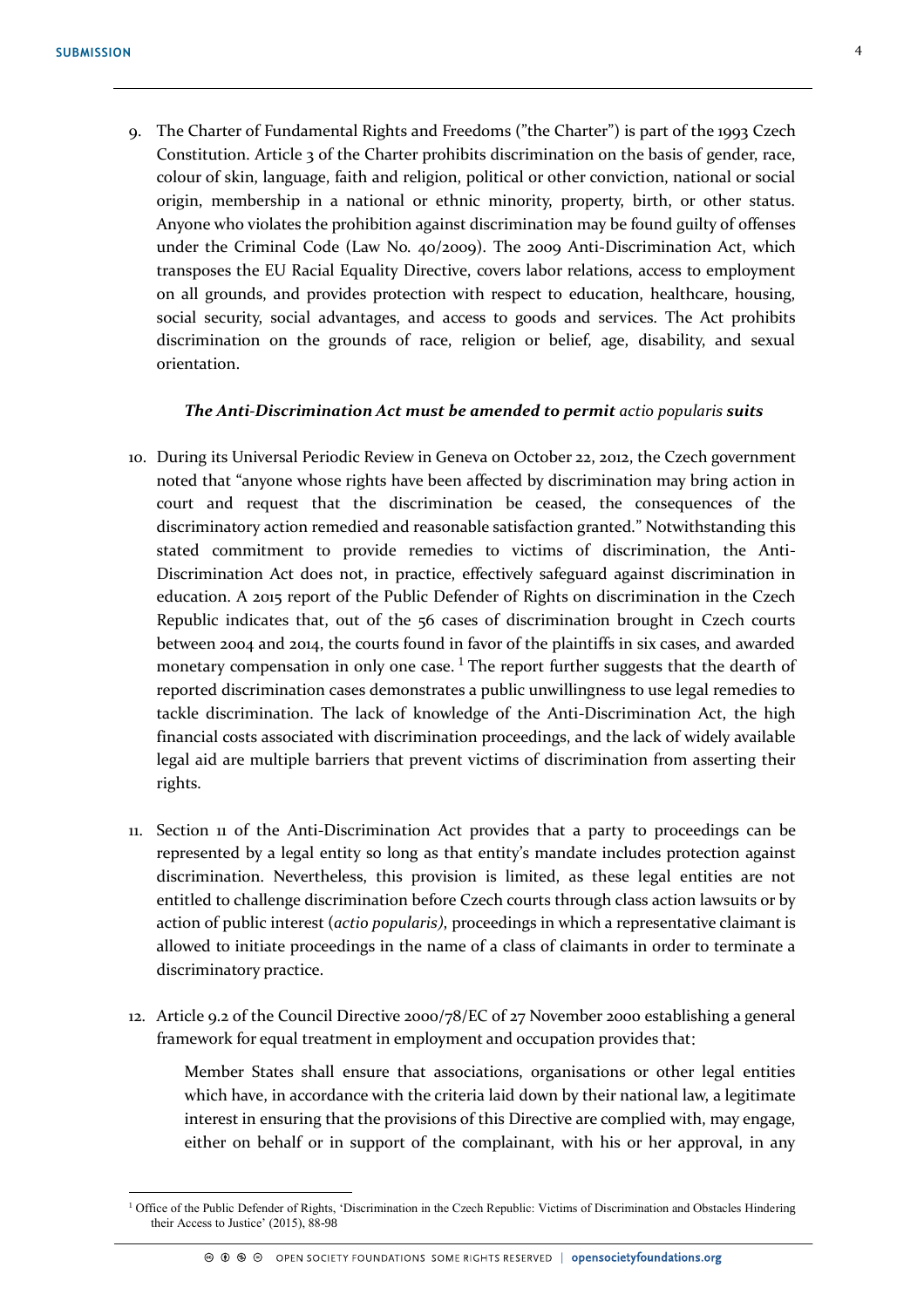13. Under this Article, read in conjunction with Article 7.2 of the Council Directive 2000/43/EC of 29 June 2000 (also known as the Race Equality Directive<sup>2</sup>), the Czech government is obligated to amend its anti-discrimination laws to permit NGOs and the Public Defender of Rights to initiate legal action on behalf of victims of discrimination. The government withdrew bill no. 379/2015—which granted legal standing to the Public Defender of Rights in *actio popularis* proceedings and gave her the power to monitor the Convention on the Rights of Persons with Disabilities—due to an alleged lack of support from members of Parliament. As a result, the Minister for Human Rights, Equal Opportunities and Legislation introduced a watered-down bill (no. 1015/2017) to Parliament that only included the Public Defender of Rights' extended monitoring powers. The new bill fails to provide effective legal protection and remedies for victims of discrimination.

#### **Education**

<u>.</u>

14. Article 33 of the Charter provides that "everyone has the right to education. School attendance shall be obligatory for the period specified by law." Article 2.1 of the Education Act on Pre-School, Basic, Secondary, Tertiary Professional and Other Education (Act No. 561/2004) further upholds the right to equal opportunities in education, irrespective of racial or ethnic origin. In 2015, the Czech Government introduced a series of promising education reforms that have the potential to improve equal access to mainstream education for Roma children, provided that the reforms are accompanied with detailed implementation guidance, adequate funding and material support.

#### *Support measures for children with education needs must be standardized, made accessible, and properly funded*

- 15. The amended Education Act provides for a system of free support measures for children with special educational needs, defined as those pupils who require additional help to "fulfil their educational opportunities or for the enjoyment or exercise of their rights on an equal basis with others." Such measures include teaching assistants and individual educational plans and materials, and should be offered in mainstream schools. The Act also stipulates, in Section 16 para. 9, that only pupils with "mental, physical, visual or hearing impairments, severe learning disabilities, severe development disorders, multiple disabilities or autism can be placed into special schools or classes."
- 16. The clear intent of the Act is to enable pupils who need additional support to receive it wherever they go to school, be it in mainstream or special schools. Previously, special education schools were dependent on diagnoses to stay open and receive extra funding. According to a 2015 study by inclusive education experts, special schools received 2.2 times more funds for educating a child with mild mental disability than mainstream schools.<sup>3</sup> With this change in the amended Education Act, the funding is "attached" to the child

<sup>&</sup>lt;sup>2</sup>Article 7.2 of the Race Equality Directive provides that "Member States shall ensure that associations, organisations or other legal entities, which have, in accordance with the criteria laid down by their national law, a legitimate interest in ensuring that the provisions of this Directive are complied with, may engage, either on behalf or in support of the complainant, with his or her approval, in any judicial and/or administrative procedure provided for the enforcement of obligations under this Directive." <sup>3</sup> Klusáček, Jan, Hrstka, Daniel: Nákladnost vzdělávání dětí s lehkým mentálním postižením v základních školách praktických, 2015.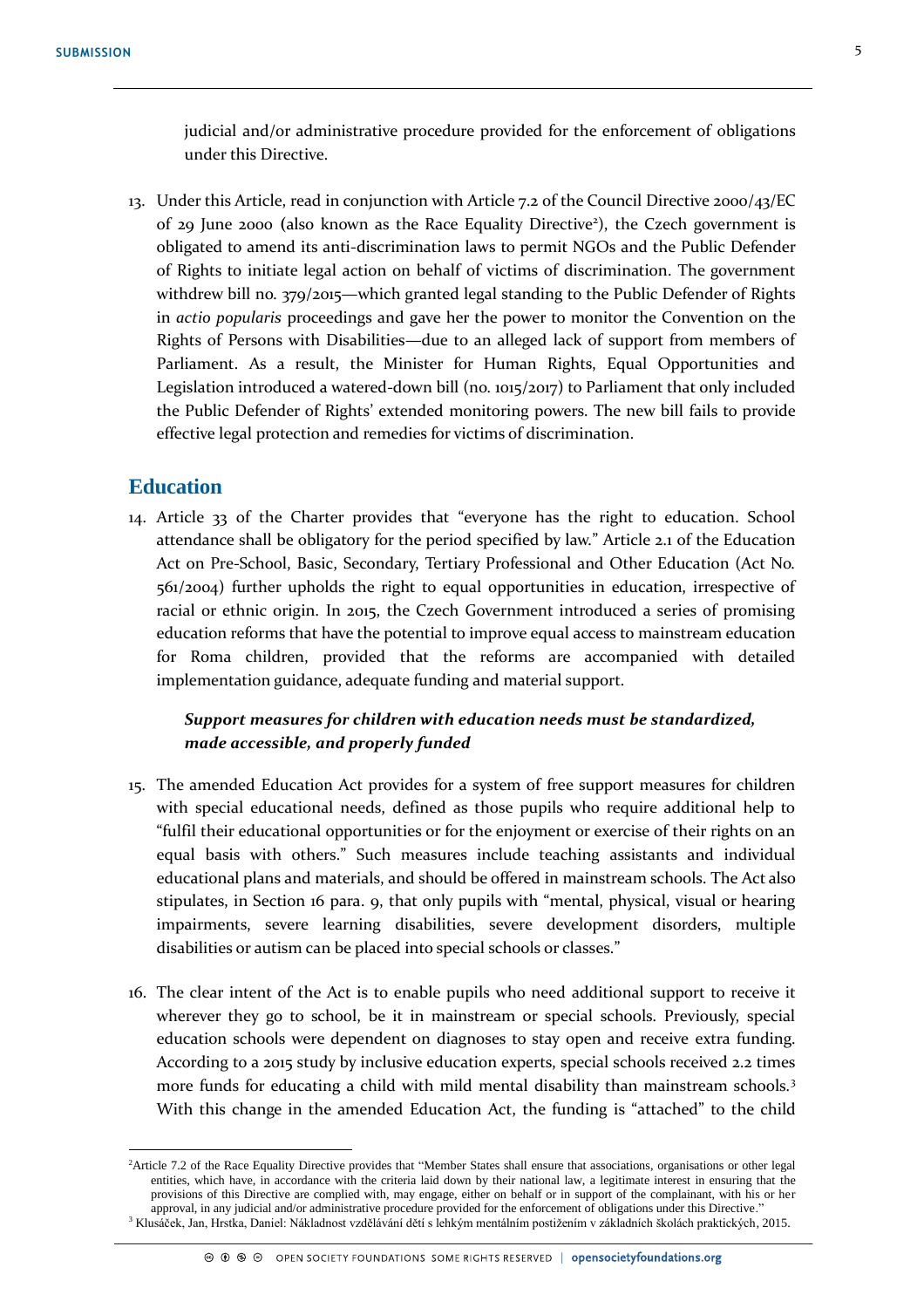<u>.</u>

rather than to the school, thereby eliminating the financial incentive to place a child in a special education school. Since the system equalizes the financial support between mainstream and special education, the reform has the potential to play an important role in desegregation.

17. However, it is failing to do so in the Czech Republic, in part, because the Ministry of Education has declined to disseminate clear guidance concerning the new provisions of the Amended Education Act, leading to their confused, inconsistent, and in some cases, nonexistent implementation. In particular, the government must: a) provide guidance on both the objective standards for and processes to allocate support measures to pupils according to their pupils' individual needs; b) allocate adequate financial resources for the implementation of education reforms; c) provide training on inclusive education principles and practices to all teaching assistants and special education teachers, starting with mainstream schools that have demonstrated an interest and commitment to inclusive education; d) increase the number of counsellors at counselling centers; and e) embark on a public awareness-raising campaign to ensure that all parents are aware of their rights with respect to access to equal education and related opportunities.

#### *Free preschool education must be made available to all children*

18. Amendments to the Education Act require mandatory attendance for the last grade of preschool education in nursery schools, an important reform given that research demonstrates the importance of nursery school attendance to children's development and success in education.<sup>4</sup> The measure, however, will only be effective if the government commits to substantially increase the number and capacity of nursery schools throughout the country. The insufficiency of nursery school places in the Czech Republic, combined with the permissible waiver of mandatory attendance if parents decide to homeschool their children, give rise to concerns that Roma parents may decide (or be forced) to homeschool their children, resulting in further segregation of Roma children. The Ministry of Education's failure to present a detailed plan for how schools will adapt to the mandatory pre-school education measure, and how parents will be made aware of their rights, must be rectified.

#### *Improper and illegal classification and segregation of Roma children must cease*

19. The Czech government's own data indicates that Roma children are frequently and incorrectly classified as children with mild mental disabilities. Roma children make up less than 4% of elementary school children in the Czech Republic, yet they represent more than 30% of children diagnosed with mild mental disability. This number has not significantly changed over the last four years. Roma children also fare systematically segregated in mainstream schools. According to data from the 2016/2017 school year, there are 83 segregated schools in which the overwhelming majority of the pupils are Roma children.

<sup>4</sup> See, Sociological Research Aimed at the Analysis of the Image and Causes of Segregation of Children, Pupils and Young People from the Socially and Culturally Disadvantaging Environment, available at: http://www.gac.cz/userfiles/File/nase\_prace\_vystupy/GAC\_Research\_the\_segregation\_of\_children.pdf?langSEO=en&parentSE O=documents&midSEO=nase\_prace\_vystupy&submidSEO=GAC\_Research\_the\_segregation\_of\_children.pdf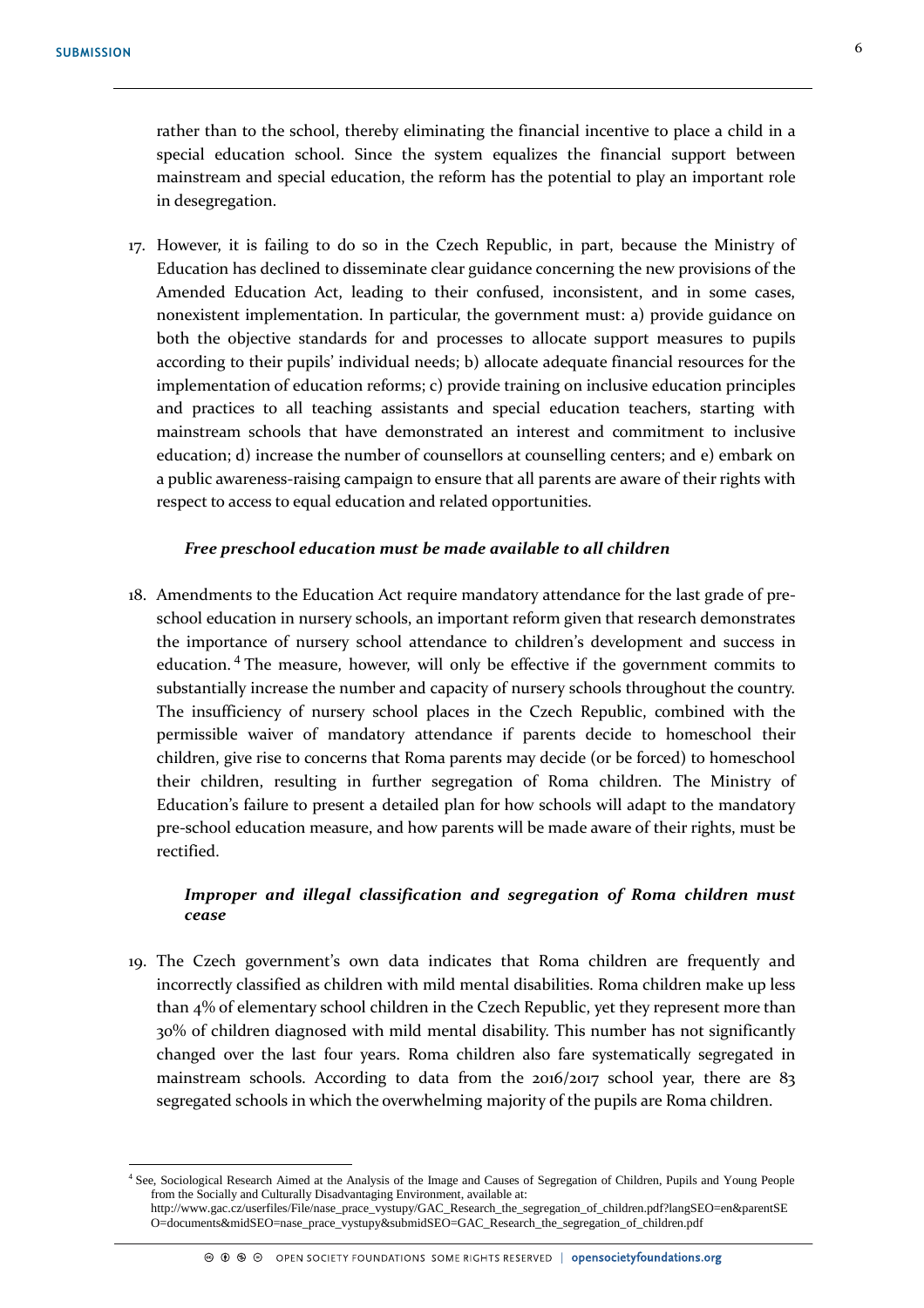| School year                                      | 2013/2014 | 2014/2015 | 2015/2016 | 2016/2017 |
|--------------------------------------------------|-----------|-----------|-----------|-----------|
| Number of all children with<br>MMD.              | 14,908    | 10,695    | 14,810    | 13,983    |
| Number of Roma with MMD                          | 4,198     | 3,468     | 4,539     | 4,318     |
| Share of Roma children<br>with MMD               | 28.4%     | $32.4\%$  | 30.6%     | $30.9\%$  |
| Number of Roma children in<br>elementary schools | no data   | no data   | 34,191    | 33,858    |
| Share of Roma children in<br>elementary schools  | no data   | no data   | 3.9 $%$   | $3.7\%$   |

Source: Czech School Inspectorate, Ministry of Education, Sports and Youth

### **Conclusion**

20. Reforms to the Education Act in 2015 and 2016 initially gave hope that the persistent systematic discrimination against Roma pupils decried by the European Court of Human Rights in the 2007 *D.H.* judgment might finally be eliminated. These reforms have been largely rhetorical, however, and have failed to produce meaningful impact: ethnically homogeneous, segregated classes and schools remain the norm for Roma children, who continue to be disproportionately classified with "mild mental disability." For the promise of the Amended Education Act to be realized, the government must take seriously the need to implement education reforms through concrete actions, ensuring that all Roma children receive quality education in mainstream schools. In the event Roma pupils are unable to access equal education, they must be able to effectively assert their rights in judicial proceedings through *actio popularis* or class action proceedings.